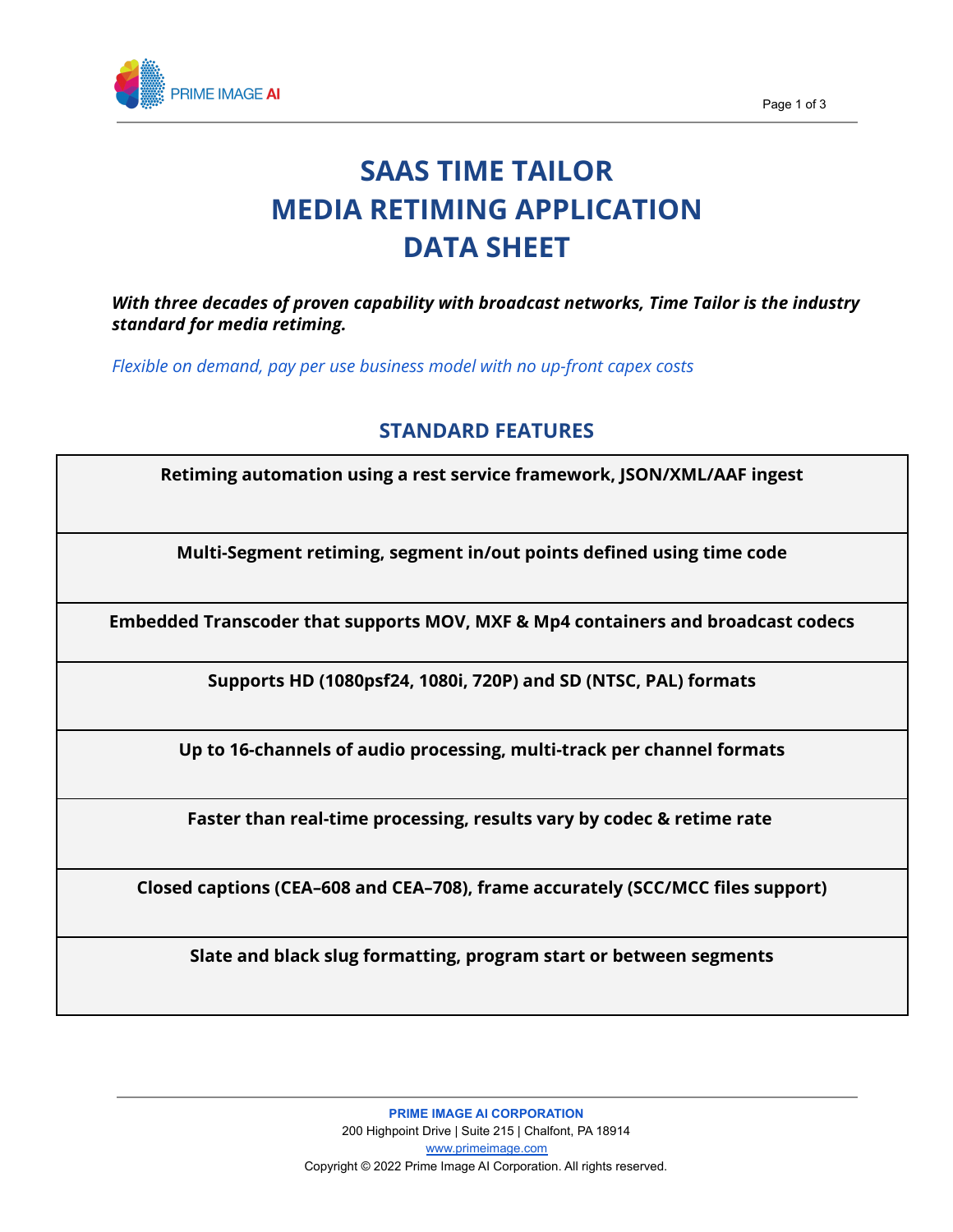

# **CUSTOMER BENEFITS**

- Dynamically retime content without compression, speeding up, slowing down tempo
- Retime content without degradation to audio/video quality
- Shrink content without cutting scenes
- Expand duration to fill program slots
- Unmatched output quality by which all retiming tools are measured
- Automated job submission process outputs processed files into customer workflow
- Instant ROI realized through automated, re-timed content with no capex
- Easily manage programming clock and schedule requirements
- Fast turnaround TT processes video in sub real time
- Segment targeting leaves specified segments unchanged
- Flexible on demand, pay per use business model with no up-front capex costs
- Improved performance over the previous hardware version
- Embedded transcoder delivers flexibility and more autonomy
- Seamless integration to MAM and other automation systems via API
- Automate playout clock distributions for broadcast and OTT media assets
- Standard support included in usage fee; premium support available upon request
- Advanced workflow automations with APIs
- Maximum control and flexibility for media operators
- Secure Cloud hosted on AWS